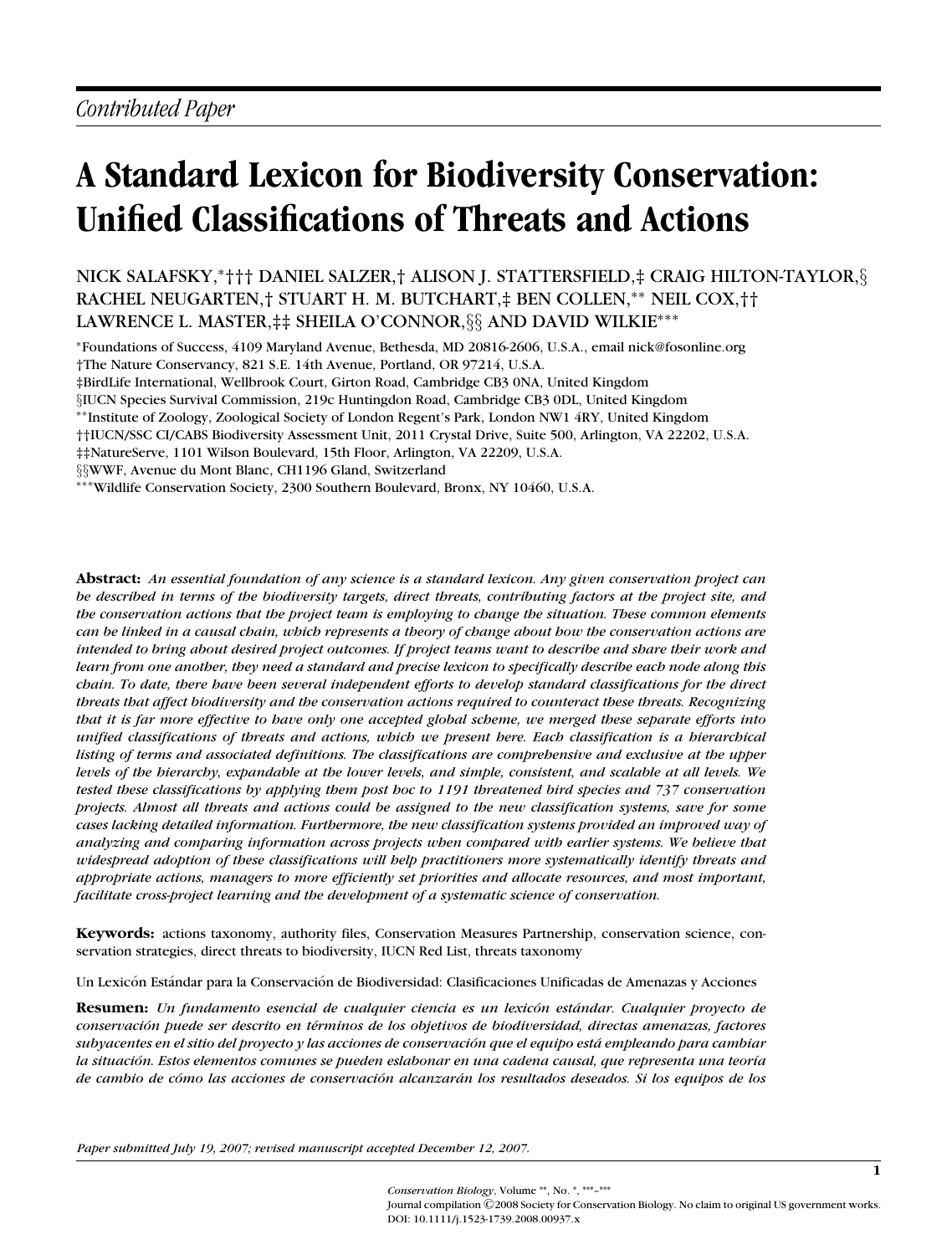*proyectos quieren describir y compartir su trabajo y aprender uno de otro, se requiere un lexicón estándar y preciso para describir espec´ıficamente cada nodo a lo largo de esta cadena. A la fecha, ha habido varios esfuerzos independientes para desarrollar clasificaciones estandar para las amenazas directas que afectan ´ la biodiversidad y las acciones de conservacion requeridas para contrarrestar estas amenazas. Reconociendo ´ que es mucho mas efectivo tener solo un esquema global aceptado, combinamos estos esfuerzos separados ´ en clasificaciones unificadas de amenazas y acciones, que presentamos aqu´ı. Cada clasificacion es un listado ´ jerarquico de t ´ ´erminos y definiciones asociadas. Las clasificaciones son integrales y exclusivas de los niveles superiores de la jerarqu´ıa, expandibles en los niveles inferiores y simples, consistentes y escalables en todos los niveles. Probamos estas clasificaciones aplicandolas post hoc a 1191 especies amenazadas de aves y 737 ´ proyectos de conservacion. Casi todas las amenazas y acciones podr ´ ´ıan ser asignadas a los nuevos sistemas de clasificacion, salvo algunos casos que carecen de informaci ´ on detallada. M ´ as aun, los nuevos sistemas de ´ clasificacion proporcionaron una mejor manera de analizar y comparar informaci ´ on en proyectos cuando ´ son comparados con sistemas previos. Consideramos que la adopcion generalizada de estas clasificaciones ´ ayudara que practicantes identifiquen amenazas y acciones apropiadas m ´ as sistem ´ aticamente, manejadores ´ definan prioridades y asignen recursos mas eficientemente y, m ´ as importante, facilitar el aprendizaje y el ´ desarrollo de una ciencia de la conservacion sistem ´ atica. ´*

**Palabras Clave:** amenazas directas a la biodiversidad, archivos de autoridad, Asociacion de Medidas para la ´ Conservación, ciencia de la conservación, estrategias de conservación, Lista Roja IUCN, taxonomía de amenazas

# **Introduction**

# **Nomenclature as the Foundation of Any Science**

There is a growing desire to improve information sharing and learning among conservation practitioners within and across organizations (e.g., Salafsky et al. 2002; Sutherland et al. 2004; Pullin & Stewart 2006). Ultimately, these efforts seek to develop a body of knowledge and best practices—to create a systematic science of biodiversity conservation.

An essential foundation of any science is a standard lexicon—the equivalent of Linnaeus's classification system for living organisms in biology, Mendeleev's periodic table of the elements in chemistry, or the formal terms that medical researchers and practitioners use to describe human ailments and potential treatments. The same is true for conservation science; its practitioners also need a common language to talk about the problems and potential solutions that they encounter. This common language would enable front-line conservationists to identify threats and potential actions to counter them at their sites, and managers and decision makers to assess the frequency of threats and actions at various scales to help set priorities and allocate resources. More important, it would enable conservationists around the world to share and exchange experiences through common databases of conservation practice, thus facilitating cross-project learning and the development of principles about what actions are effective under different conditions to counter different threats.

#### **Framework and Key Definitions**

Conservation work ultimately takes place through projects. A project can be generally defined as "any set of actions undertaken by a group of people and/or organizations to achieve defined [biodiversity conservation] goals and objectives" (Salafsky et al. 2002). Conservation projects can range in scale from efforts by a local community to protect a small sacred grove to a global funding program to protect the world's oceans. Building on a review of terms used by different conservation practitioners (Salafsky et al. 2003), we propose the following general definitions to describe the general components of any given conservation project (Fig. 1).

- Biodiversity targets: The biological entities (species, communities, or ecosystems) that a project is trying to conserve (e.g., a population of a specific species of fish or a forest ecosystem). Some practitioners also include ecological and evolutionary phenomena and processes as targets. Biodiversity targets are synonymous with *focal conservation targets* and *biodiversity features.*
- Stresses: Attributes of a conservation target's ecology that are impaired directly or indirectly by human activities (e.g., reduced population size or fragmentation of forest habitat). A stress is not a threat in and of itself, but rather a degraded condition or "symptom" of the target that results from a direct threat. Stresses are synonymous with *degraded key attributes*.
- Direct threats: The proximate human activities or processes that have caused, are causing, or may cause the destruction, degradation, and/or impairment of biodiversity targets (e.g., unsustainable fishing or logging). Direct threats are synonymous with *sources of stress* and *proximate pressures*. Threats can be past (historical), ongoing, and/or likely to occur in the future. As discussed later, natural phenomena are also regarded as direct threats in some situations.
- Contributing factors: The ultimate factors, usually social, economic, political, institutional, or cultural, that enable or otherwise add to the occurrence or persistence of proximate direct threats. There is typically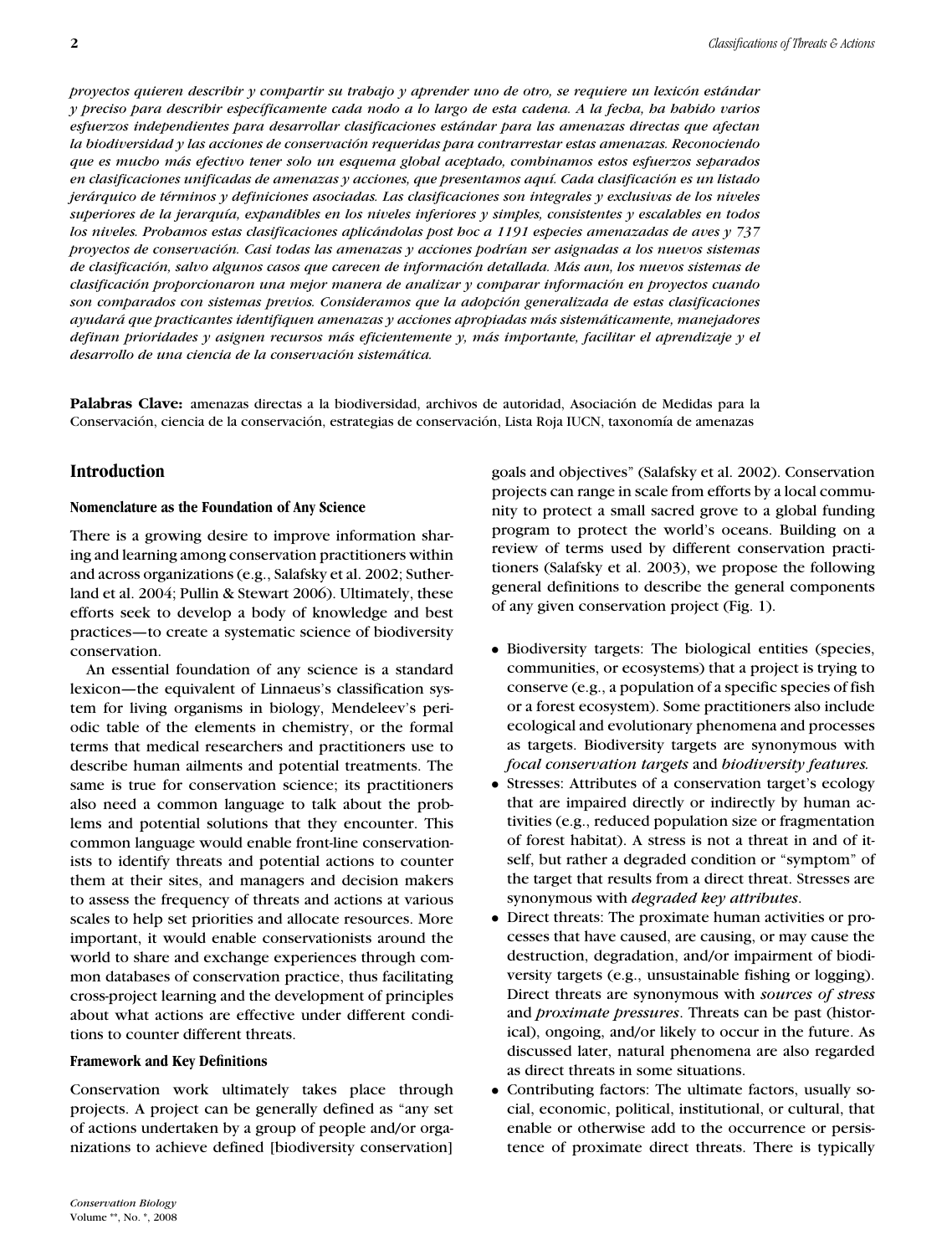

*Figure 1. A general model of a conservation project. Conservation actions can be applied to contributing factors, direct threats, or even to biodiversity targets as indicated by the box around these factors. See text for definitions.*

a chain of contributing factors behind any given direct threat. In a situation analysis, these factors are often subdivided into indirect threats (factors with a negative effect, such as market demand for fish) and opportunities (factors with a positive effect, such as a country's land-use planning system that favors conservation). Contributing factors are synonymous with *underlying factors, drivers*, or *root causes.*

- Conservation actions: Interventions undertaken by project staff or partners designed to reach the project's objectives and ultimate conservation goals (e.g., establishing an ecotourism business or setting up a protected area). Actions can be applied to contributing factors, direct threats, or directly to the targets themselves (Fig. 1). Conservation actions are roughly synonymous with *strategies, interventions, activities, responses,* and *measures* (in the action sense, not the monitoring sense).
- Project teams: The groups of people involved in designing, implementing, managing, and monitoring projects (e.g., a partnership between a local nongovernmental organization and a community or the staff of a national park).

Any given conservation project can be described or modeled by one or more specific "chains" linking the specific targets, threats, and contributing factors at the project site and the actions that the project team is employing to change this situation. In effect, these chains lay out the assumed theory of change behind the project. If project teams want to describe and share their work, they need a standard and precise lexicon to specifically describe each node along this chain.

Species-based biodiversity targets can already be classified on the basis of the Linnaean system. Habitat-based targets are the subject of a global classification scheme currently under development (IUCN 2006). For direct threats and conservation actions, there have been several independent efforts to develop classification schemes (e.g., Salafsky et al. 2002; CMP 2004; IUCN 2005*a*, 2005*b*). Recognizing that it is far more effective to have only one accepted global scheme, we merged these separate efforts into the unified classifications presented here. A remaining gap is the classification of contributing factors, which is a difficult undertaking because these potentially include an extremely broad suite of possibilities.

# **Classification Development**

The immediate parents of the classifications described here are the schemes developed by the Conservation Measures Partnership (CMP 2005) and the IUCN Species Survival Commission (IUCN 2005*a*, 2005*b*). These schemes were developed independently of one another, and although they share some basic similarities, they also have key differences. Given the importance of having a single global scheme, we set out to merge the 2 efforts.

An ideal classification for both threats and actions would be simple (uses clear language and examples and is understandable by all practitioners); hierarchical (creates a logical way of grouping items that are related to one another to facilitate use of the classification and meaningful analyses at different levels); comprehensive (contains all possible items, at least at higher levels of the hierarchy; consistent (ensures that entries at a given level of the classification are of the same type); expandable (enables new items to be added to the classification if they are discovered); exclusive (allows any given item to only be placed in one cell within the hierarchy); and scalable (permits the same terms to be used at all geographic scales).

We took the best elements of each parent classification and through lengthy discussions and testing with actual project data, created draft unified classifications in March 2006. We tested these classifications by applying them to a wide range of conservation projects to ensure that they met the above criteria when applied to real-world data. Feedback from reviewers and from the extensive application of the draft classifications led to further revisions and the release of version 1.0 of the Unified Classifications for Threats and Actions in June 2006. These drafts were sent out for additional comment and testing with a wide range of projects and practitioners. We then revised the classifications through an iterative process. This process resulted in version 1.1, which we present here.

# **Unified Classifications of Threats and Conservation Actions**

The unified direct-threats classification (Table 1) and the conservation-actions classification (Table 2) are each constructed in a hierarchical fashion with 3 different levels (the equivalent of families, genera, and species in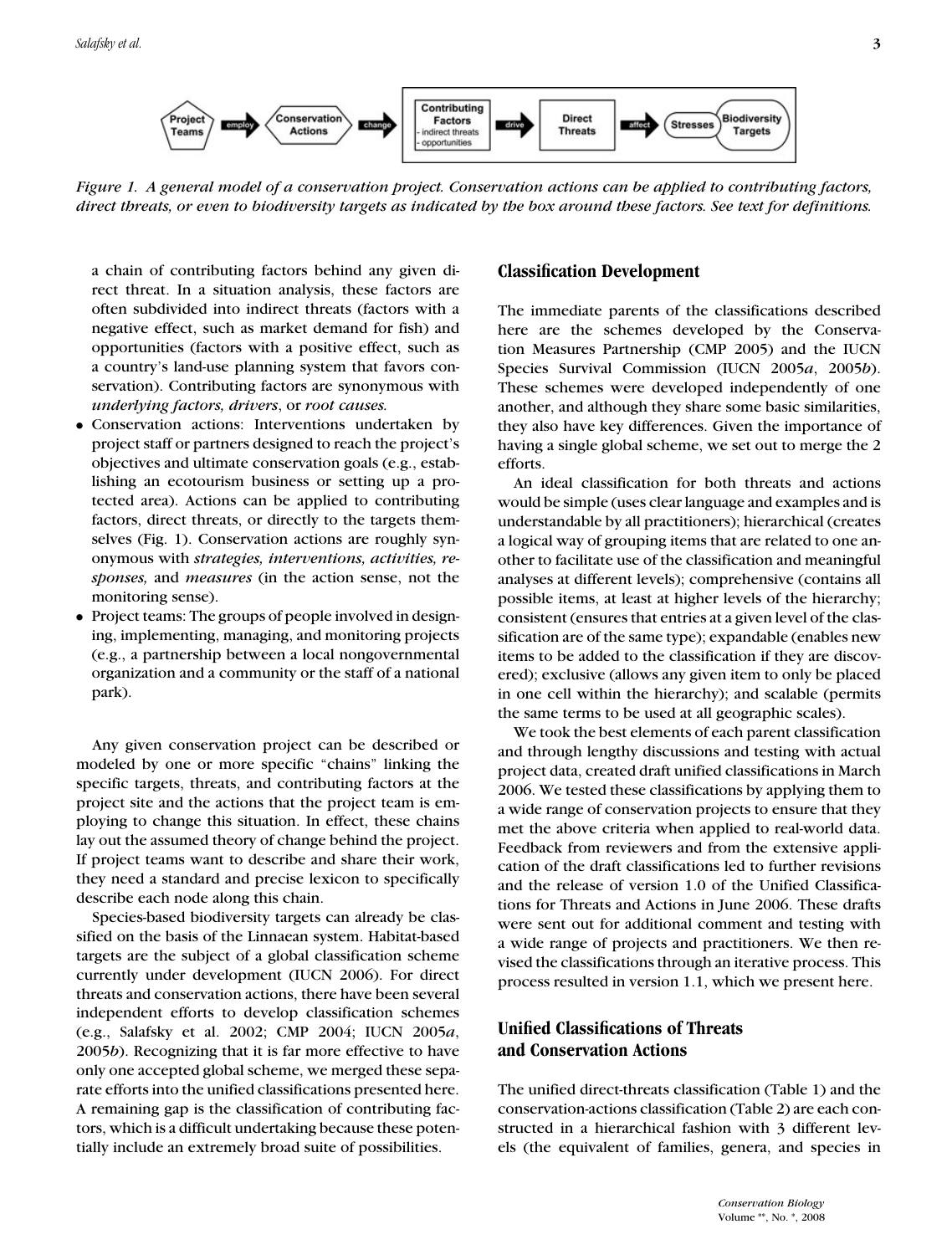# **Table 1. World Conservation Union–Conservation Measures Partnership (IUCN-CMP) classification of direct threats to biodiversity (version 1.1).**

| Threats by level of classification <sup>a</sup> (1st and 2nd<br>levels comprehensive; 3rd levels examples only)                                                                | <b>Definition</b> <sup>b</sup>                                                                                                                                                                                             |
|--------------------------------------------------------------------------------------------------------------------------------------------------------------------------------|----------------------------------------------------------------------------------------------------------------------------------------------------------------------------------------------------------------------------|
| 1. Residential and commercial development                                                                                                                                      | human settlements or other nonagricultural land uses with a<br>substantial footprint                                                                                                                                       |
| 1.1 housing and urban areas                                                                                                                                                    | human cities, towns, and settlements including nonhousing<br>development typically integrated with housing                                                                                                                 |
| urban areas, suburbs, villages, vacation bomes,<br>shopping areas, offices, schools, hospitals<br>1.2 commercial and industrial areas                                          | factories and other commercial centers                                                                                                                                                                                     |
| manufacturing plants, shopping centers, office<br>parks, military bases, power plants, train and<br>ship yards, airports                                                       |                                                                                                                                                                                                                            |
| 1.3 tourism and recreation areas<br>ski areas, golf courses, beach resorts, cricket fields,<br>county parks, campgrounds                                                       | tourism and recreation sites with a substantial footprint                                                                                                                                                                  |
| 2. Agriculture and aquaculture                                                                                                                                                 | threats from farming and ranching as a result of agricultural<br>expansion and intensification, including silviculture,<br>mariculture, and aquaculture                                                                    |
| 2.1 annual and perennial nontimber crops<br>farms, bousebold swidden plots, plantations,<br>orchards, vineyards, mixed agroforestry systems                                    | crops planted for food, fodder, fiber, fuel, or other uses                                                                                                                                                                 |
| 2.2 wood and pulp plantations                                                                                                                                                  | stands of trees planted for timber or fiber outside of natural forests,<br>often with non-native species                                                                                                                   |
| teak or eucalyptus plantations, silviculture,<br>christmas tree farms                                                                                                          |                                                                                                                                                                                                                            |
| 2.3 livestock farming and ranching                                                                                                                                             | domestic terrestrial animals raised in one location on farmed or<br>nonlocal resources (farming); also domestic or semidomesticated<br>animals allowed to roam in the wild and supported by natural habitats<br>(ranching) |
| cattle feed lots, dairy farms, cattle ranching,<br>chicken farms, goat, camel, or yak herding<br>2.4 marine and freshwater aquaculture                                         | aquatic animals raised in one location on farmed or nonlocal resources;                                                                                                                                                    |
| shrimp or fin fish aquaculture, fish ponds on<br>farms, hatchery salmon, seeded shellfish beds,<br>artificial algal beds                                                       | also hatchery fish allowed to roam in the wild                                                                                                                                                                             |
| 3. Energy production and mining<br>3.1 oil and gas drilling                                                                                                                    | threats from production of nonbiological resources<br>exploring for, developing, and producing petroleum and other liquid<br>hydrocarbons                                                                                  |
| oil wells, deep sea natural gas drilling<br>3.2 mining and quarrying<br>coal mines, alluvial gold panning, gold mines, rock<br>quarries, coral mining, deep sea nodules, guano | exploring for, developing, and producing minerals and rocks                                                                                                                                                                |
| <b>barvesting</b><br>3.3 renewable energy<br>geothermal power production, solar farms, wind<br>farms (including birds flying into windmills),<br>tidal farms                   | exploring, developing, and producing renewable energy                                                                                                                                                                      |
| 4. Transportation and service corridors                                                                                                                                        | threats from long, narrow transport corridors and the vehicles<br>that use them including associated wildlife mortality                                                                                                    |
| 4.1 roads and railroads<br>bigbways, secondary roads, logging roads, bridges<br>and causeways, road kill, fencing associated<br>with roads, railroads                          | surface transport on roadways and dedicated tracks                                                                                                                                                                         |
| 4.2 utility and service lines<br>electrical and phone wires, aqueducts, oil and gas<br>pipelines, electrocution of wildlife                                                    | transport of energy and resources                                                                                                                                                                                          |
| 4.3 shipping lanes<br>dredging, canals, shipping lanes, ships running                                                                                                          | transport on and in freshwater and ocean waterways                                                                                                                                                                         |
| into whales, wakes from cargo ships<br>4.4 flight paths<br>flight paths, jets impacting birds                                                                                  | air and space transport                                                                                                                                                                                                    |
|                                                                                                                                                                                | continued                                                                                                                                                                                                                  |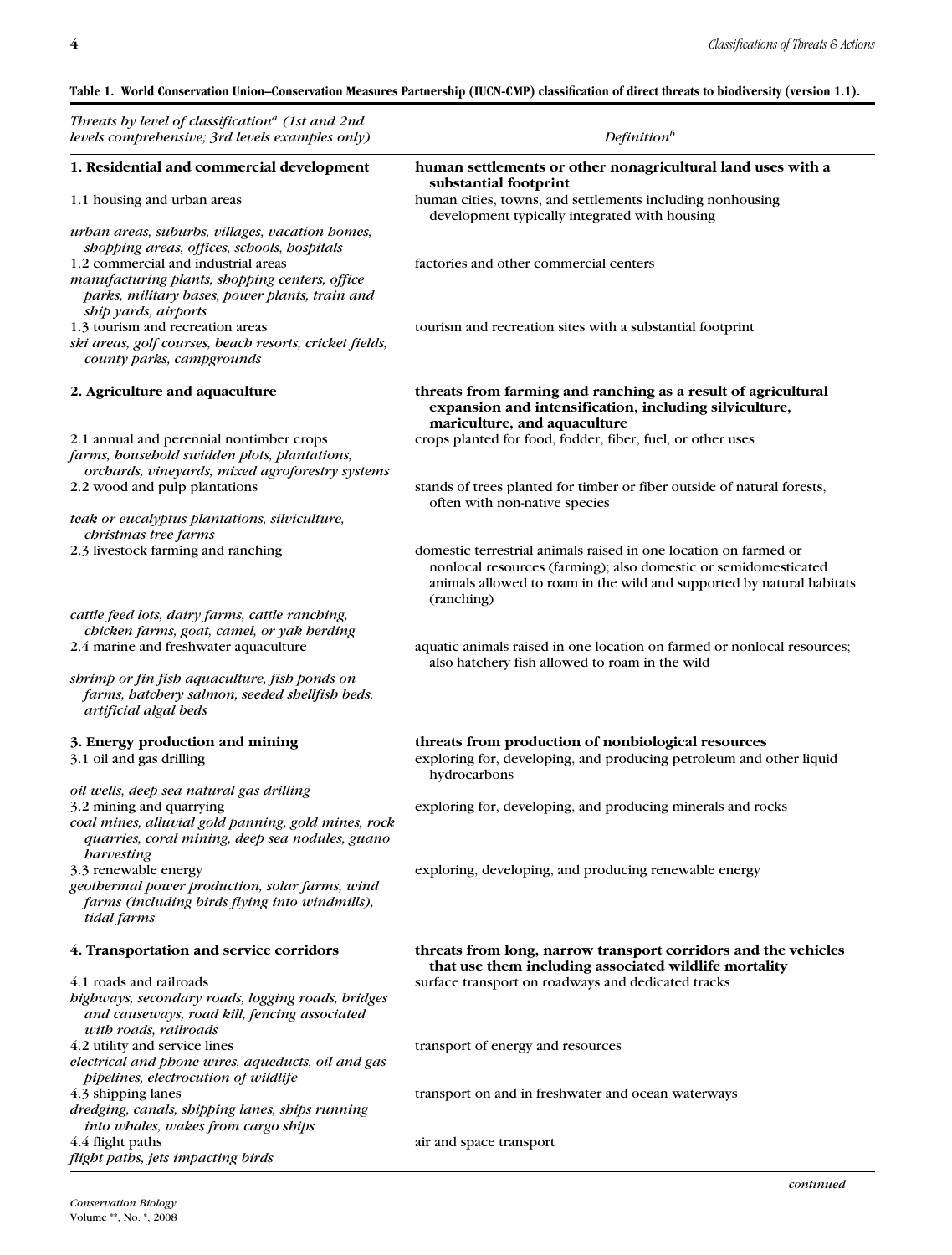# **Table 1. (continued)**

| 5. Biological resource use                                                                                                                                                                                                    | threats from consumptive use of "wild" biological resources<br>including deliberate and unintentional harvesting effects; also                                                                                                                                           |
|-------------------------------------------------------------------------------------------------------------------------------------------------------------------------------------------------------------------------------|--------------------------------------------------------------------------------------------------------------------------------------------------------------------------------------------------------------------------------------------------------------------------|
| 5.1 hunting and collecting terrestrial animals                                                                                                                                                                                | persecution or control of specific species<br>killing or trapping terrestrial wild animals or animal products for<br>commercial, recreation, subsistence, research or cultural purposes, or<br>for control/persecution reasons; includes accidental<br>mortality/bycatch |
| bushmeat hunting, trophy hunting, fur trapping,<br>insect collecting, honey or bird nest hunting,                                                                                                                             |                                                                                                                                                                                                                                                                          |
| predator control, pest control, persecution<br>5.2 gathering terrestrial plants                                                                                                                                               | harvesting plants, fungi, and other nontimber/nonanimal products for<br>commercial, recreation, subsistence, research or cultural purposes, or<br>for control reasons                                                                                                    |
| wild musbrooms, forage for stall fed animals,<br>orchids, rattan, control of host plants to combat<br>timber diseases                                                                                                         |                                                                                                                                                                                                                                                                          |
| 5.3 logging and wood harvesting<br>clear cutting of hardwoods, selective commercial<br>logging of ironwood, pulp operations, fuel wood                                                                                        | harvesting trees and other woody vegetation for timber, fiber, or fuel                                                                                                                                                                                                   |
| collection, charcoal production<br>5.4 fishing and harvesting aquatic resources                                                                                                                                               | harvesting aquatic wild animals or plants for commercial, recreation,<br>subsistence, research, or cultural purposes, or for<br>control/persecution reasons; includes accidental mortality/bycatch                                                                       |
| trawling, blast fishing, spear fishing, shellfish<br>barvesting, whaling, seal hunting, turtle egg<br>collection, live coral collection, seaweed<br>collection                                                                |                                                                                                                                                                                                                                                                          |
| 6. Human intrusions and disturbance                                                                                                                                                                                           | threats from human activities that alter, destroy and disturb<br>habitats and species associated with nonconsumptive uses of<br>biological resources                                                                                                                     |
| 6.1 recreational activities                                                                                                                                                                                                   | people spending time in nature or traveling in vehicles outside of<br>established transport corridors, usually for recreational reasons                                                                                                                                  |
| off-road vehicles, motorboats, jet-skis, snowmobiles,<br>ultralight planes, dive boats, whale watching,<br>mountain bikes, bikers, birdwatchers, skiers, pets<br>in rec areas, temporary campsites, caving,<br>rock-climbing  |                                                                                                                                                                                                                                                                          |
| 6.2 war, civil unrest and military exercises<br>armed conflict, mine fields, tanks and other<br>military vebicles, training exercises and ranges,<br>defoliation, munitions testing                                           | actions by formal or paramilitary forces without a permanent footprint                                                                                                                                                                                                   |
| 6.3 work and other activities                                                                                                                                                                                                 | people spending time in or traveling in natural environments for<br>reasons other than recreation or military activities                                                                                                                                                 |
| law enforcement, drug smugglers, illegal<br><i>immigrants, species research, vandalism</i>                                                                                                                                    |                                                                                                                                                                                                                                                                          |
| 7. Natural system modifications                                                                                                                                                                                               | threats from actions that convert or degrade habitat in service of<br>"managing" natural or seminatural systems, often to improve<br>human welfare                                                                                                                       |
| 7.1 fire and fire suppression                                                                                                                                                                                                 | suppression or increase in fire frequency and/or intensity outside of its<br>natural range of variation                                                                                                                                                                  |
| fire suppression to protect bomes, inappropriate<br>fire management, escaped agricultural fires,<br>arson, campfires, fires for bunting                                                                                       |                                                                                                                                                                                                                                                                          |
| 7.2 dams and water management/use                                                                                                                                                                                             | changing water flow patterns from their natural range of variation either<br>deliberately or as a result of other activities                                                                                                                                             |
| dam construction, dam operations, sediment<br>control, change in salt regime, wetland filling for<br>mosquito control, levees and dikes, surface water<br>diversion, groundwater pumping,<br>channelization, artificial lakes |                                                                                                                                                                                                                                                                          |
| 7.3 other ecosystem modifications                                                                                                                                                                                             | other actions that convert or degrade habitat in service of "managing"<br>natural systems to improve human welfare                                                                                                                                                       |

*continued*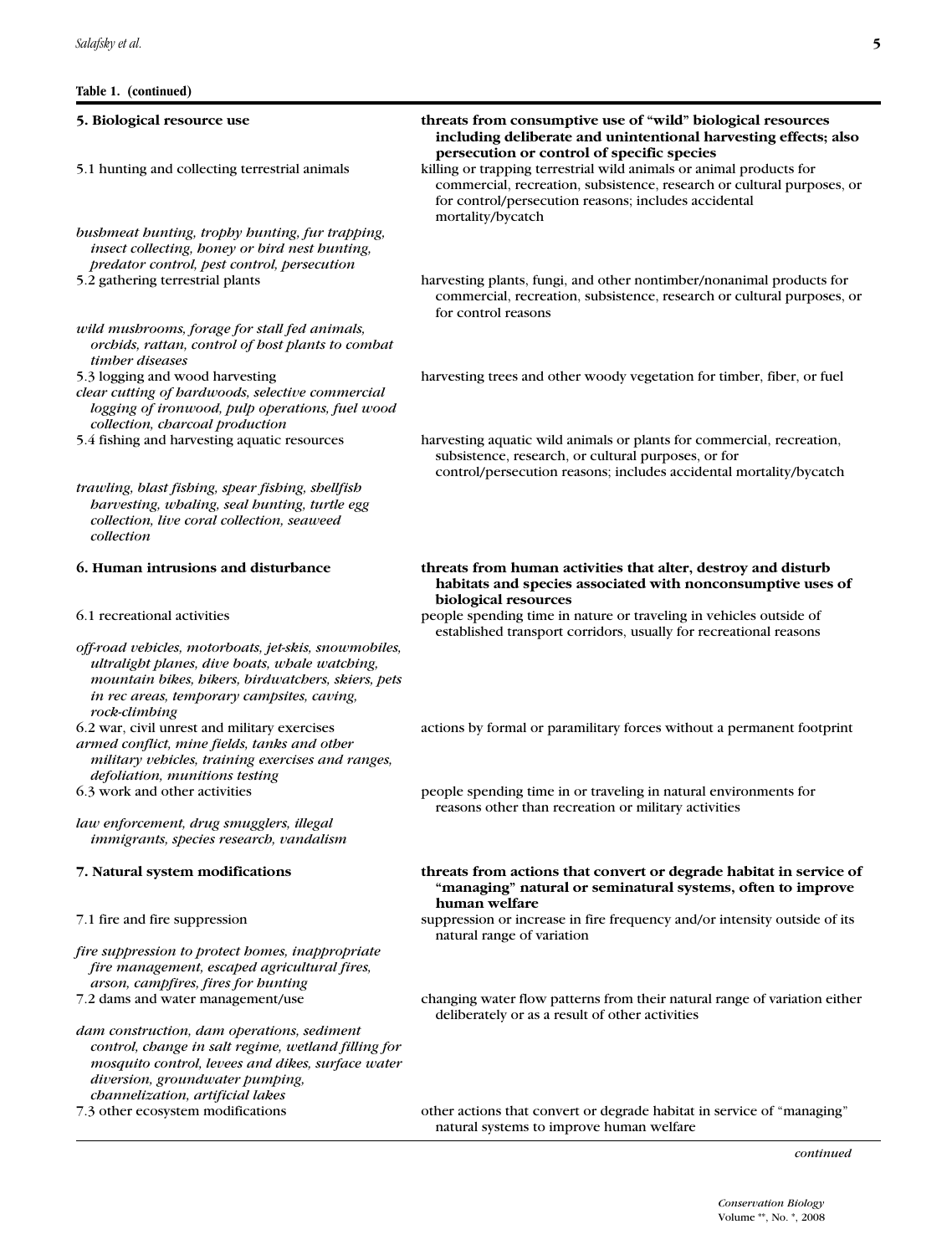#### **Table 1. (continued)**

*land reclamation projects, abandonment of managed lands, rip-rap along shoreline, mowing grass, tree thinning in parks, beach construction, removal of snags from streams*

**8. Invasive and other problematic species and genes**

*feral cattle, household pets, zebra mussels, Dutch elm disease or chestnut blight, Miconia tree, introduction of species for biocontrol, Chytrid fungus affecting amphibians outside of Africa*

*overabundant native deer, overabundant algae due to loss of native grazing fish, native plants that hybridize with other plants, plague affecting rodents*

*pesticide resistant crops, hatchery salmon, restoration projects using nonlocal seed stock, genetically modified insects for biocontrol, genetically modified trees, genetically modified salmon*

- 
- *discharge from municipal waste treatment plants, leaking septic systems, untreated sewage, outhouses, oil or sediment from roads, fertilizers and pesticides from lawns and golf-courses, road salt*
- 
- *toxic chemicals from factories, illegal dumping of chemicals, mine tailings, arsenic from gold mining, leakage from fuel tanks, PCBs in river sediments*

- *nutrient loading from fertilizer runoff, herbicide runoff, manure from feedlots, nutrients from aquaculture, soil erosion*
- 
- *municipal waste, litter from cars, flotsam and jetsam from recreational boats, waste that entangles wildlife, construction debris*

*acid rain, smog from vehicle emissions, excess nitrogen deposition, radioactive fallout, wind dispersion of pollutants or sediments, smoke from forest fires or wood stoves*

**threats from non-native and native plants, animals, pathogens/microbes, or genetic materials that have or are predicted to have harmful effects on biodiversity following their introduction, spread and/or increase in abundance** 8.1 invasive non-native/alien species harmful plants, animals, pathogens and other microbes not originally

found within the ecosystem(s) in question and directly or indirectly introduced and spread into it by human activities

8.2 problematic native species harmful plants, animals, or pathogens and other microbes that are originally found within the ecosystem(s) in question, but have become "out of balance" or "released" directly or indirectly due to human activities

Human-altered or transported organisms or genes

**9. Pollution threats from introduction of exotic and/or excess materials or energy from point and nonpoint sources**

9.1 household sewage and urban waste water water-borne sewage and nonpoint runoff from housing and urban areas that include nutrients, toxic chemicals and/or sediments

9.2 industrial and military effluents water-borne pollutants from industrial and military sources including mining, energy production, and other resource extraction industries that include nutrients, toxic chemicals and/or sediments

9.3 agricultural and forestry effluents water-borne pollutants from agricultural, silivicultural, and aquaculture systems that include nutrients, toxic chemicals and/or sediments including the effects of these pollutants on the site where they are applied

9.4 garbage and solid waste rubbish and other solid materials including those that entangle wildlife

9.5 air-borne pollutants atmospheric pollutants from point and nonpoint sources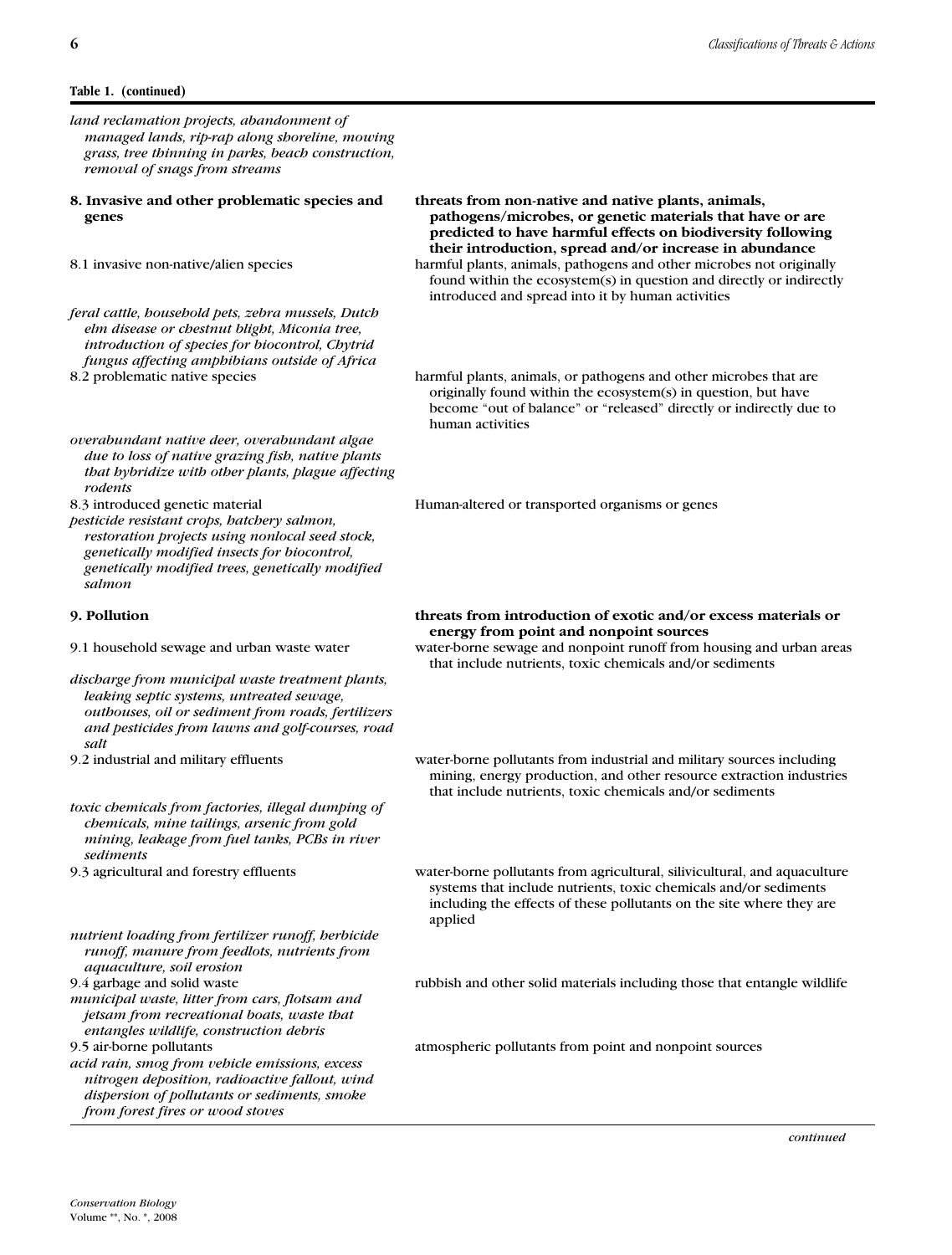#### **Table 1. (continued)**

| 9.6 excess energy<br>noise from bigbways or airplanes, sonar from<br>submarines that disturbs whales, heated water<br>from power plants, lamps attracting insects,<br>beach lights disorienting turtles, atmospheric<br>radiation from ozone boles | inputs of heat, sound, or light that disturb wildlife or ecosystems                                                                                                                                             |
|----------------------------------------------------------------------------------------------------------------------------------------------------------------------------------------------------------------------------------------------------|-----------------------------------------------------------------------------------------------------------------------------------------------------------------------------------------------------------------|
| 10. Geological events                                                                                                                                                                                                                              | threats from catastrophic geological events                                                                                                                                                                     |
| 10.1 volcanoes                                                                                                                                                                                                                                     | volcanic events                                                                                                                                                                                                 |
| eruptions, emissions of volcanic gasses<br>10.2 earthquakes/tsunamis<br>earthquakes, tsunamis                                                                                                                                                      | earthquakes and associated events                                                                                                                                                                               |
| 10.3 avalanches/landslides<br>avalanches, landslides, mudslides                                                                                                                                                                                    | avalanches or landslides                                                                                                                                                                                        |
| 11. Climate change and severe weather                                                                                                                                                                                                              | long-term climatic changes that may be linked to global<br>warming and other severe climatic or weather events outside<br>the natural range of variation that could wipe out a vulnerable<br>species or habitat |
| 11.1 habitat shifting and alteration<br>sea-level rise, desertification, tundra thawing, coral<br>bleaching                                                                                                                                        | major changes in habitat composition and location                                                                                                                                                               |
| 11.2 droughts                                                                                                                                                                                                                                      | periods in which rainfall falls below the normal range of variation                                                                                                                                             |
| severe lack of rain, loss of surface water sources<br>11.3 temperature extremes                                                                                                                                                                    | periods in which temperatures exceed or go below the normal range<br>of variation                                                                                                                               |
| beat waves, cold spells, oceanic temperature<br>changes, disappearance of glaciers/sea ice                                                                                                                                                         |                                                                                                                                                                                                                 |
| 11.4 storms and flooding                                                                                                                                                                                                                           | extreme precipitation and/or wind events or major shifts in seasonality<br>of storms                                                                                                                            |
| thunderstorms, tropical storms, hurricanes,<br>cyclones, tornados, bailstorms, ice storms or<br>blizzards, dust storms, erosion of beaches during<br>storms                                                                                        |                                                                                                                                                                                                                 |

*aThe classification is composed of 3 levels of direct threats, analogous to families, genera, and species in the Linnaean system. The first level is denoted by whole numbers and bold text (e.g., 1. Residential and commercial development). The second level is denoted by decimal numbers and roman text (e.g., 1.2 commercial and industrial areas). The third level is denoted by italic text (e.g., manufacturing plants). The classifications are designed to be comprehensive, consistent, and exclusive for the first and second levels. The third level, by contrast, currently contains only some illustrative examples rather than comprehensive listings of threats at this level. bDefinitions are only given for first and second-level threat classifications.*

the Linnaean system). Each first-level entry (e.g., threat [1] residential and commercial development) is subdivided into several second-level entries (e.g., threat [1.1] housing and urban areas, [1.2] commercial and industrial areas, and [1.3] tourism and recreation areas), and these are in turn subdivided into numerous third-level entries. The classifications are designed to be comprehensive, consistent, and exclusive for the first and second levels. The third level, by contrast, is at a much finer scale and thus only contains some illustrative examples rather than comprehensive listings of threats and actions at this level. Eventually, however, we hope to create comprehensive classifications at the third level and beyond.

The application of an artificial classification system to the real world inevitably requires making subtle distinctions between related categories. Additional exposition and instructions for applying the classifications to these gray areas is available from www.iucn.org/themes/ ssc/redlists/classification.htm. For example, under the direct-threat entry (1.2) commercial and industrial areas, the exposition states "Shipyards and airports fall into this category, whereas shipping lanes and flight paths fall under (4) transportation & service corridors. Dams are NOT included here, rather they are in (7.2) dams & water management/use." The Web site also provides an opportunity to provide comments and feedback.

# **Issues Regarding the Classifications**

#### **Natural Phenomena as Threats**

For the most part, direct threats are limited to human activities that can be countered with appropriate actions. There is a fine line, however, between a naturally occurring event such as a fire set by lightning (which may be part of a necessary disturbance regime) and a humancaused threat such as a fire set by a match or increased intensity of fires due to forest management practices.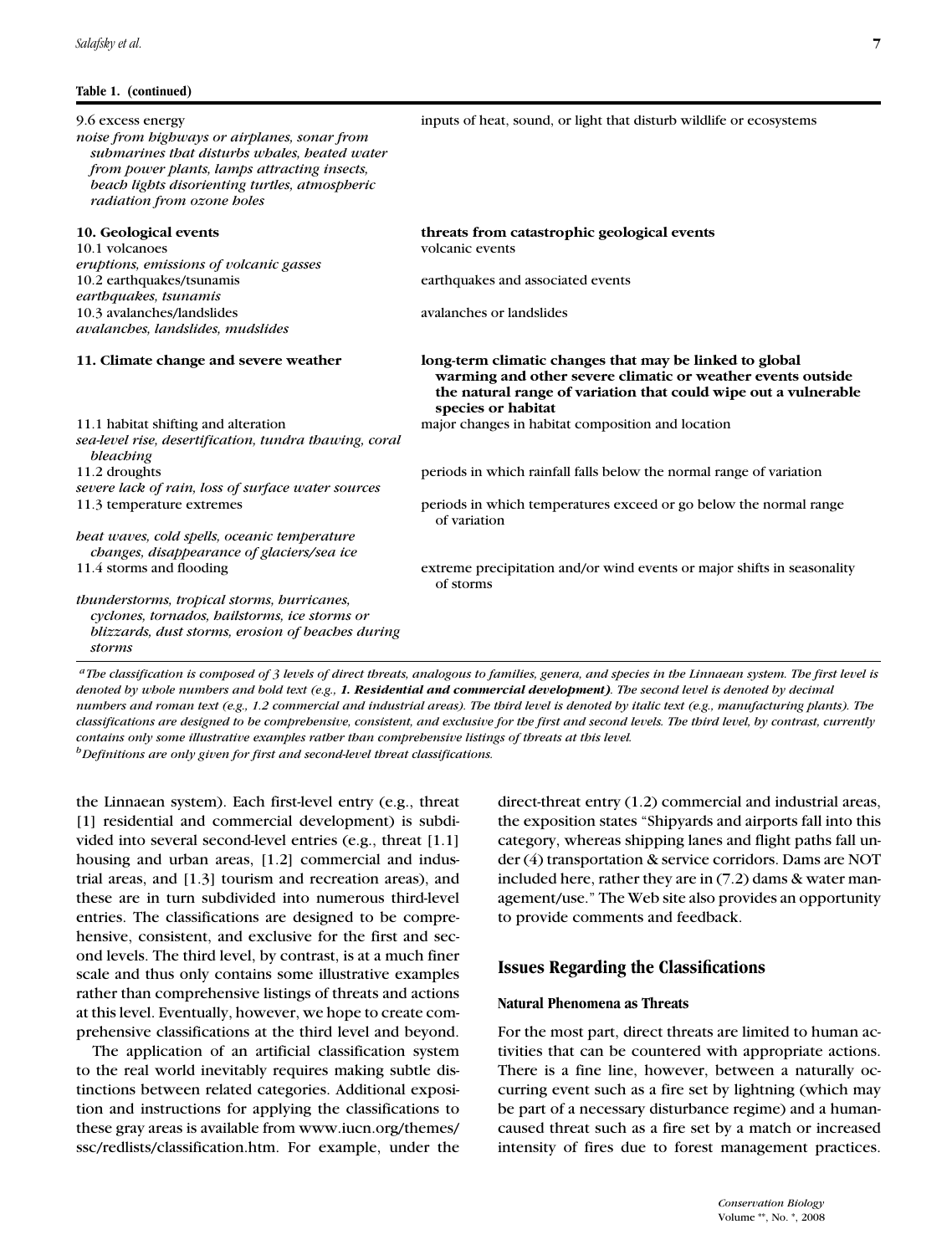#### **Table 2. World Conservation Union–Conservation Measures Partnership (IUCN-CMP) classification of conservation actions (version 1.1).**

*Actions by level of classificationa (1st and 2nd levels comprehensive; 3rd level examples only) Definition<sup>b</sup>* **1. Land/water protection actions to identify, establish or expand parks and other legally protected areas, and to protect resource rights** 1.1 site/area protection establishing or expanding public or private parks, reserves, and other protected areas roughly equivalent to IUCN categories I-VI *national parks, town wildlife sanctuaries, private reserves, tribally owned hunting grounds*<br>1.2 resource and habitat protection establishing protection or easements of some specific aspect of the resource on public or private lands outside of IUCN categories I-VI *easements, development rights, water rights, instream flow rights, wild and scenic river designation, securing resource rights* **2. Land/water management actions directed at conserving or restoring sites, habitats and the wider environment** 2.1 site/area management management of protected areas and other resource lands for conservation *site design, demarcating borders, putting up fences, training park staff, control of poachers* 2.2 invasive/problematic species control eradicating, controlling and/or preventing invasive and/or other problematic plants, animals, and pathogens *cutting vines off trees, preventing ballast water discharge* 2.3 habitat and natural process restoration enhancing degraded or restoring missing habitats and ecosystem functions; dealing with pollution *creating forest corridors, prairie re-creation, riparian tree plantings, coral reef restoration, proscribed burns, breaching levees, dam removal, fish ladders, liming acid lakes, cleaning up oil spills* **3. Species management actions directed at managing or restoring species, focused on the species of concern itself** 3.1 species management managing specific plant and animal populations of concern *harvest management of wild mushrooms, culling buffalo to keep population size within park carrying capacity, controlling fishing effort* 3.2 species recovery manipulating, enhancing or restoring specific plant and animal populations, vaccination programs *manual pollination of trees, artificial nesting boxes, clutch manipulation, supplementary feeding, disease/parasite management* reintroducing species to places where they formally occurred or benign introductions *reintroduction of wolves* 3.4 *ex situ* conservation protecting biodiversity out of its native habitats *captive breeding, artificial propagation, gene banking* **4. Education and awareness actions directed at people to improve understanding and skills, and influence behavior** 4.1 formal education enhancing knowledge and skills of students in a formal degree program *public schools, colleges and universities, continuing education* 4.2 training enhancing knowledge, skills and information exchange for practitioners, stakeholders, and other relevant individuals in structured settings outside of degree programs *monitoring workshops or training courses in reserve design for park managers, learning networks or writing how-to manuals for project managers, stakeholder education on specific issues*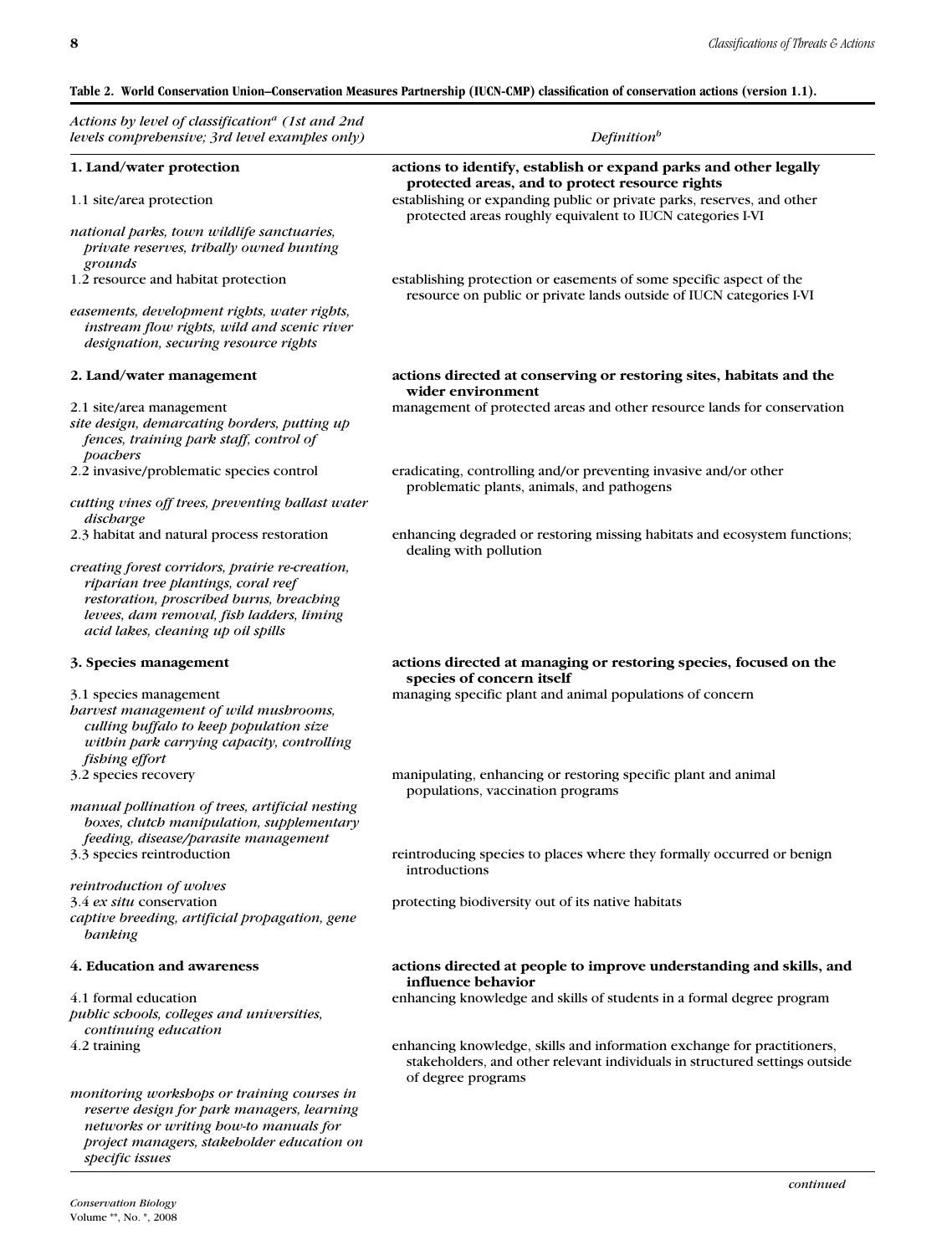#### **Table 2. (continued)**

*radio soap operas, environmental publishing, Web blogs, puppet shows, door-to-door canvassing, tree sitting, protest marches*

*global: promoting conventions on biodiversity, wildlife trade laws like CITES National: work for or against government laws such as the US Endangered Species Act, influencing legislative appropriations State/Provincial: state ballot initiatives, providing data to state policy makers, developing pollution permitting systems, dam relicensing Local: developing zoning regulations, countryside laws, species protection laws, hunting bans Tribal: creating tribal laws*

*input into agency plans regulating certain species or resources, working with local governments or communities to implement zoning regulations, promoting sustainable harvest on state forest lands*

*Marine and Forest Stewardship Councils, Conservation Measures Partnership (CMP) Open Standards, corporate adoption of forestry best management practices, sustainable grazing by a rancher*

*water quality standard monitoring, initiating criminal and civil litigation*

**6. Livelihood, economic and other incentives**

6.1 linked enterprises and livelihood alternatives

*ecotourism, nontimber forest product harvesting, harvesting wild salmon to create value for wild population*

*Viagra for rhino horn, farmed salmon as a replacement for pressure on wild populations, promoting recycling and use of recycled materials*

*certification, positive incentives, boycotts, negative incentives, grass and forest banking, valuation of ecosystem services such as flood control*

*quid-pro-quo performance payments, resource tenure incentives*

4.3 awareness and communications raising environmental awareness and providing information through various media or through civil disobedience

#### **5. Law and policy actions to develop, change, influence, and help implement formal legislation, regulations, and voluntary standards**

5.1 legislation making, implementing, changing, influencing, or providing input into formal government sector legislation or polices at all levels: international, national, state/provincial, local, tribal

5.2 policies and regulations making, implementing, changing, influencing, or providing input into policies and regulations affecting the implementation of laws at all levels: international, national, state/provincial, local/community, tribal

> setting, implementing, changing, influencing, or providing input into voluntary standards and professional codes that govern private sector practice

monitoring and enforcing compliance with laws, policies and regulations, and standards and codes at all levels

#### **actions to use economic and other incentives to influence behavior**

developing enterprises that directly depend on the maintenance of natural resources or provide substitute livelihoods as a means of changing behaviors and attitudes

6.2 substitution promoting alternative products and services that substitute for environmentally damaging ones

6.3 market forces using market mechanisms to change behaviors and attitudes

6.4 conservation payments using direct or indirect payments to change behaviors and attitudes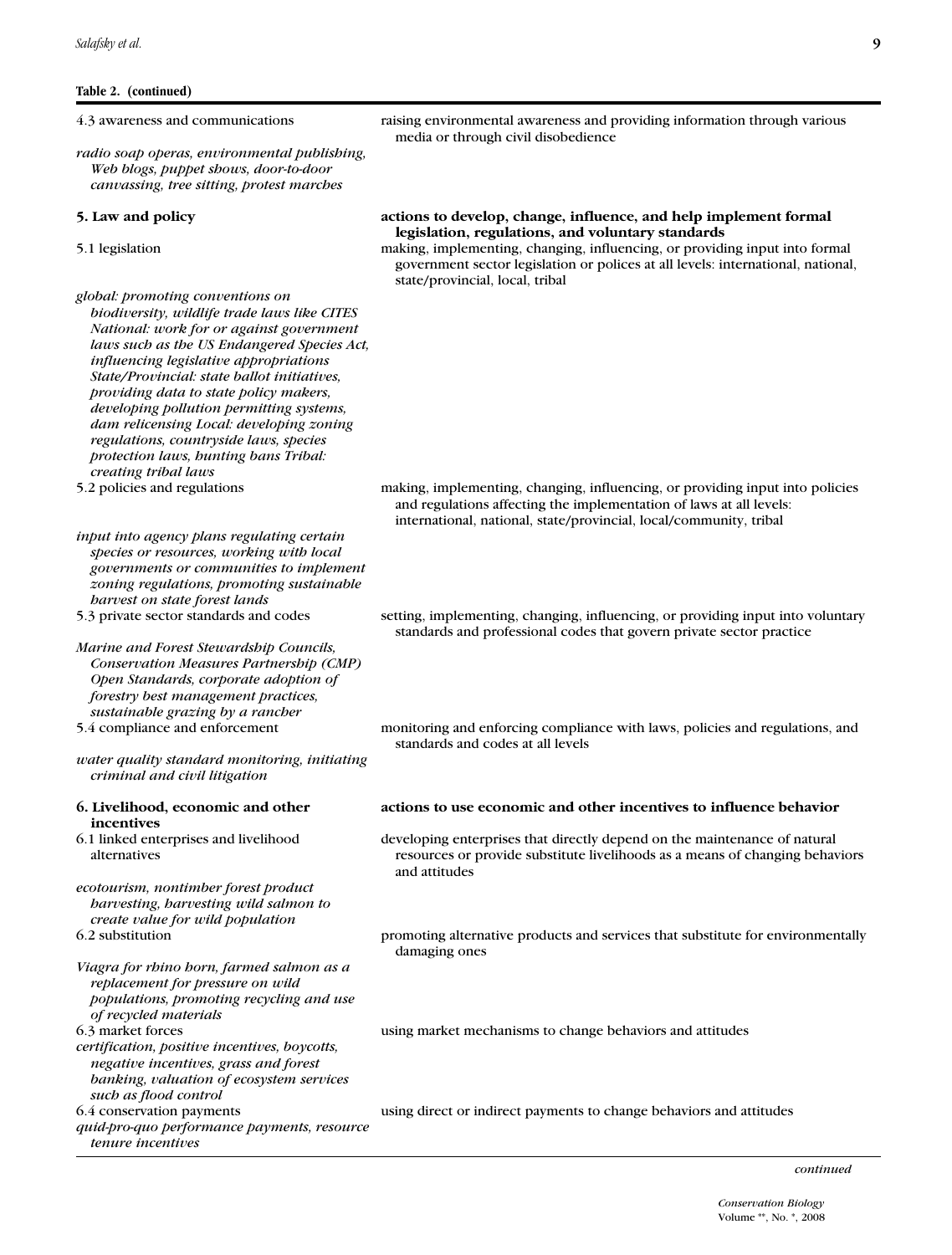### **Table 2. (continued)**

| using intangible values to change behaviors and attitudes                                                                             |
|---------------------------------------------------------------------------------------------------------------------------------------|
| actions to build the infrastructure to do better conservation                                                                         |
| creating or providing nonfinancial support and capacity building for<br>nonprofits, government agencies, communities, and for-profits |
|                                                                                                                                       |
| forming and facilitating partnerships, alliances, and networks of organizations                                                       |
| raising and providing funds for conservation work                                                                                     |
|                                                                                                                                       |

*aThe classification is composed of 3 levels of conservation actions, analogous to families, genera, and species in the Linnaean system. The first level is denoted by whole numbers and bold text (e.g., 1. Land/water protection). The second level is denoted by decimal numbers and plain text (e.g., 1.2 resource and habitat protection). The third level is denoted by italic text (e.g., easements). The classifications are designed to be comprehensive, consistent, and exclusive for the first and second levels. The third level, by contrast, currently only contains some illustrative examples rather than comprehensive listings of conservation actions at this level. bDefinitions are only given for first- and second-level action classifications.*

In general, the first one is part of the natural disturbance regime and therefore not a threat, whereas the latter ones are clearly threats.

If, however, a tsunami or forest fires set by lightning would potentially affect one of the last populations of a particular species, then one would have to regard these as threats to the species. Following this logic, we also included geological events, climate change, and severe weather in our classification of direct threats. When humans put pressure on species and ecosystems, the effects of natural events such as tropical storms and volcanoes can be more detrimental than they would otherwise be and should be considered threats in some situations. Anthropologically driven climate change can be either a direct threat itself or an underlying factor behind increases in severe weather. And likewise, native species can be problematic when they become "out of balance" or "released" due to human activities.

# **Direct Threats versus Stresses**

Some systems of threat analysis, such as The Nature Conservancy's Conservation Action Planning Framework (TNC 2006) or the U.S. Environmental Protection Agency's Risk Assessment Framework (EPA 1998), draw a distinction between a source of stress (equivalent to a direct threat) and the stress on the target. As described earlier, a stress is an impaired attribute of a conservation target's ecology that results directly or indirectly from human activities (e.g., reduced population size, impaired reproductive success, fragmented habitat, or degraded water quality). Often a stress exists when the ecological attribute is outside its natural range of variation (TNC 2006). A stress is not a threat in and of itself. Instead, it is a degraded condition of the target that results from a direct threat (Fig. 1).

In the direct-threats classification we tried to exclude stresses and focus only on direct threats (Table 3 provides a high-level classification of stresses for those who might be interested in recording them). For example, within (7) natural system modifications, we included the human activity "fire suppression" rather than the stress "lack of fire." In a few cases, however—most notably (8) invasive & other problematic species and genes; (9) pollution; and (11) climate change and severe weather—the distinction between a direct threat and the resulting stress is more ambiguous. We included them, however, as direct threats because sources of invasive species, pollutants, and severe weather are often unknown, historical, or complex, and in some situations, these species or pollutants can be considered direct threats.

# **Direct Threats versus Indirect Threats**

Excluding indirect threats (contributing factors with a negative effect) from the direct-threats classification is difficult because the line between a direct threat and an indirect threat is not always clear and can be situationdependent. For example, consider a case in which a chemical factory is being constructed in a wetland habitat. In this situation the chemical factory is the direct threat causing habitat loss. But if an existing chemical factory is discharging heavy metals into the wetland, is the direct threat the factory itself? Or is the direct threat the heavy metals being discharged into the environment, thus making the factory itself an indirect threat? As a general rule, the most proximate factor to the target should become the direct threat and the less proximate threats should be regarded as contributing factors. This means, however, that a factor that is a direct threat in one situation may be considered an indirect threat in another. This issue seems to surface most often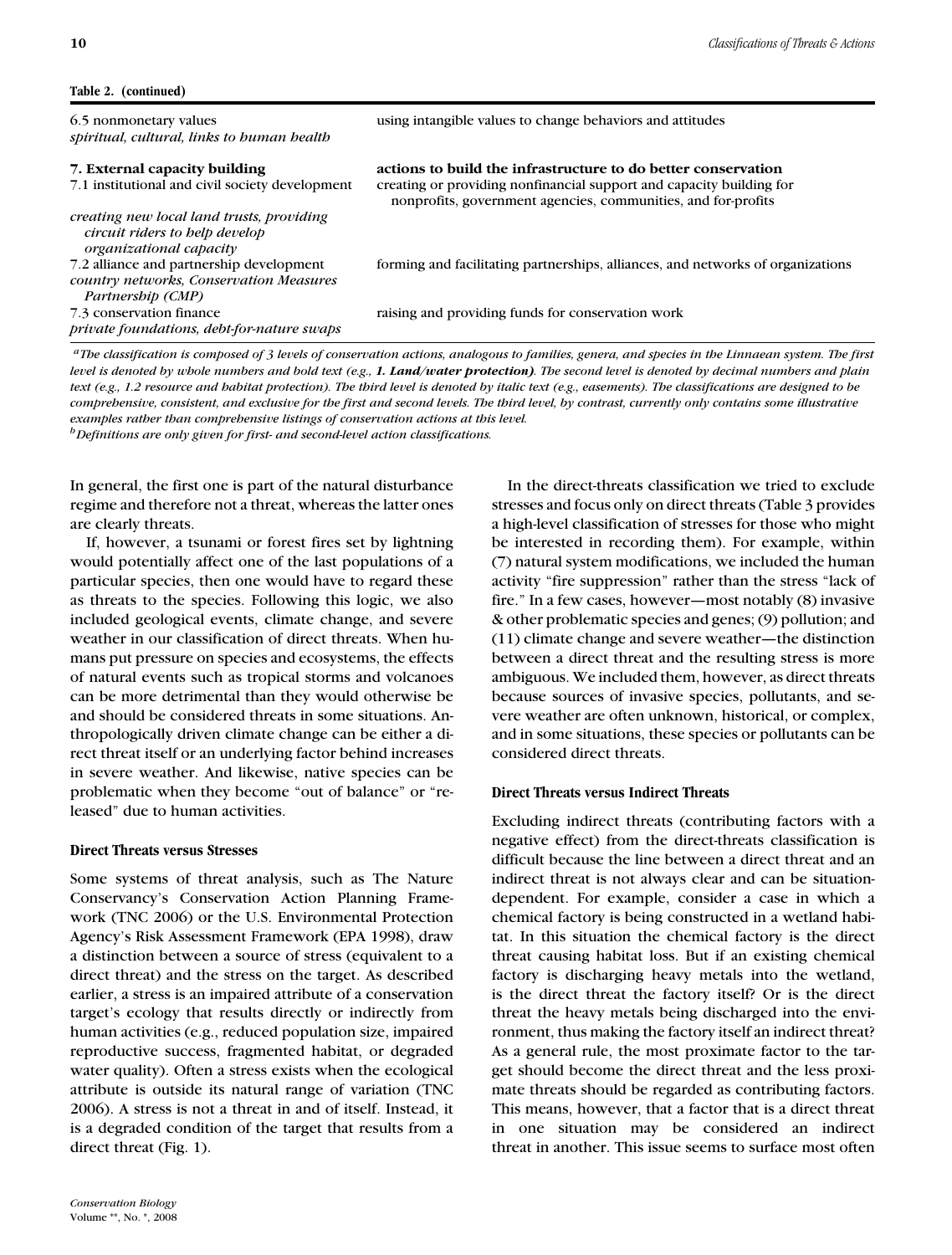# **Table 3. World Conservation Union–Conservation Measures Partnership (IUCN-CMP) classification of stresses (version 1.1).***<sup>a</sup>*

| Stresses by Level of Classification <sup>b</sup><br>(1st and 2nd levels comprehensive; 3rd level examples only) | Definition <sup>c</sup>                                                       |
|-----------------------------------------------------------------------------------------------------------------|-------------------------------------------------------------------------------|
| 1. Ecosystem/community stresses                                                                                 | stresses that affect ecosystems and communities                               |
| 1.1 ecosystem conversion                                                                                        | direct and complete conversion of the ecosystem                               |
| clear cutting or flooding forest; eliminating a stream;<br>removing a coral reef                                |                                                                               |
| 1.2 ecosystem degradation                                                                                       | direct damage to an ecosystem's biotic and/or abiotic<br>biological condition |
| selective removal of species; removal of top predators;<br>altered fire or bydrological regime                  |                                                                               |
| 1.3 indirect ecosystem effects                                                                                  | indirect damage to an ecosystem.                                              |
| fragmentation or isolation of an ecosystem                                                                      |                                                                               |
| 2. Species stresses                                                                                             | stresses that affect specific species or guilds/groups of<br>species          |
| 2.1 species mortality                                                                                           | direct killing or capturing of species                                        |
| intentional or accidental killing of species                                                                    |                                                                               |
| 2.2 species disturbance                                                                                         | direct damage to a species                                                    |
| disruption of critical lifecycle stages                                                                         |                                                                               |
| 2.3 indirect species effects                                                                                    | indirect damage to a species                                                  |
| inbreeding, loss of pollinator or bost, increased competition,<br>loss of mutualism                             |                                                                               |

*aA stress is a degraded condition of the target that results from a direct threat. See text for details.*

*bThe classification is composed of 3 levels of stresses. The first level is denoted by whole numbers and bold text (e.g., [1.] Ecosystem/community stresses). The second level is denoted by decimal numbers and plain text (e.g., [1.2] ecosystem degradation). The third level is denoted by italic text (e.g., removal of top predators). The classifications are designed to be comprehensive, consistent, and exclusive for the first and second levels. The third level, by contrast, currently only contains some illustrative examples rather than comprehensive listings of stresses at this level. cDefinitions are only given for first- and second-level stress classifications.*

when dealing with pollution threats. In these cases, it is helpful to record both the pollutant and the source of the pollution in a text description of the direct threat.

#### **Defining Conservation Actions**

The work of most conservation practitioners can be subdivided into 2 main classes: general management actions and project-specific conservation actions. General management actions are steps that need to be undertaken by every conservation project or program and include setting priorities, developing a situation analysis, designing and implementing a strategic plan, developing and implementing a monitoring plan, and analyzing and communicating results (CMP 2004). They also include fundraising, reporting, administrative work, and developing and managing the institutions with which the project or program is affiliated. Project-specific conservation actions, by contrast, are specific interventions taken by a project team to counter threats to biodiversity, take advantage of opportunities, or restore degraded biodiversity targets. The selection of these actions varies depending on the conditions faced by each project team.

Although both types of actions are important, they are also conceptually distinct from one another and thus cannot be placed in the same classification system. The conservation-actions classification thus only includes the project-specific conservation actions, whereas the general management actions are summarized in the Conservation Measures Partnership's *Open Standards for the Practice of Conservation* (CMP 2004).

# **Disaggregating Actions from Objectives and Actors**

Any given conservation activity can be disaggregated into several components: objectives (what the activity is trying to accomplish), actions (specific tasks to be accomplished), and actors (individuals or institutions taking the actions). For example, an ecotourism project might involve setting up a community-based guiding service (the action) to raise income for local villagers who currently work as commercial bushmeat hunters (the threat). This action could be undertaken by almost any type of actor (e.g., a donor or government agency) in service of many different objectives (e.g., conservation, community development). In the classification, we thus restricted ourselves to considering actions.

#### **Multiple Actions versus One Action with Multiple Tasks**

In most real-world situations, a project will take multiple actions to deal with different threats and opportunities. However, a project may also take multiple actions to accomplish one objective. Consider the following examples: lobbying a government agency to change regulations to allow for conservation easements and educating private landholders to get them to adopt a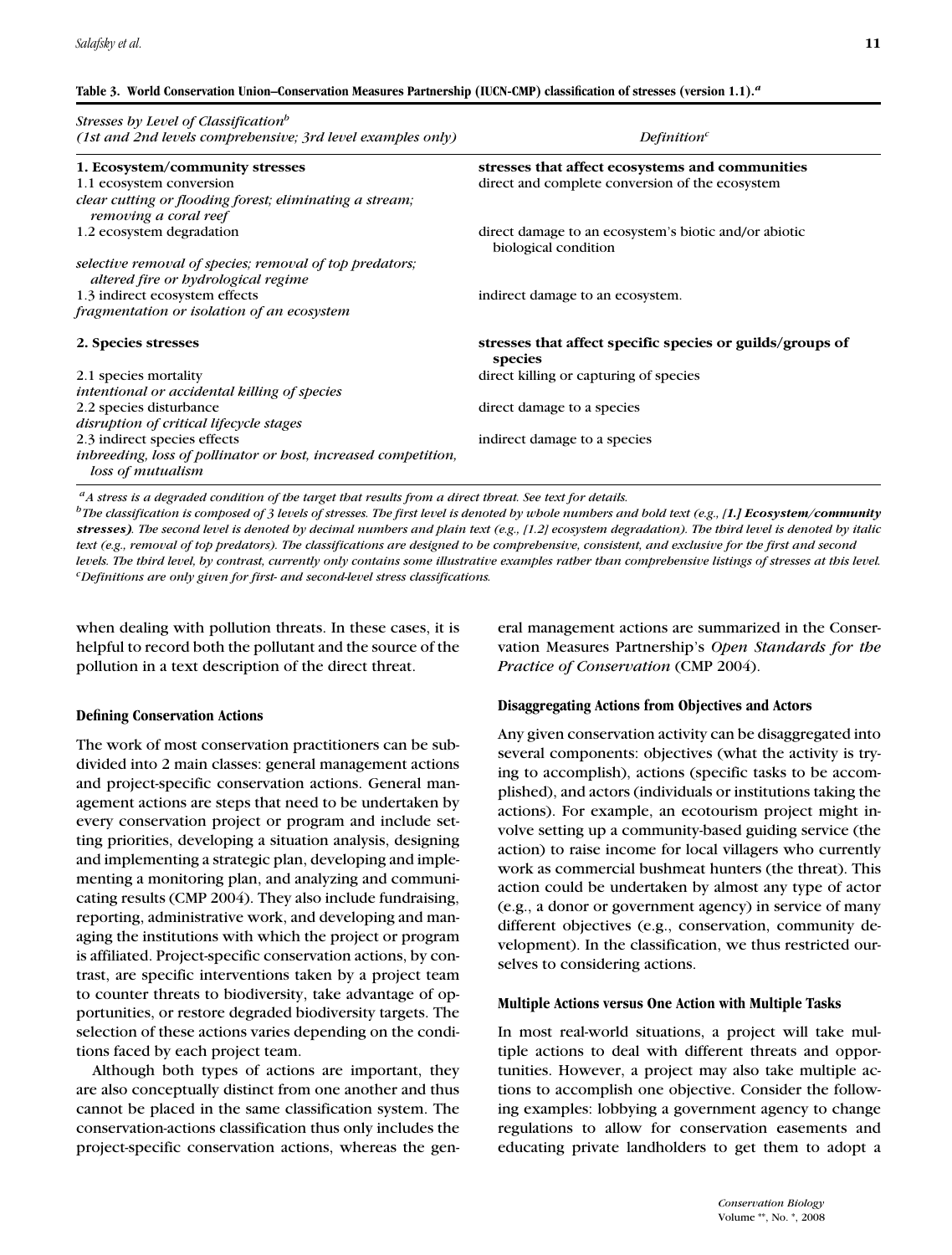forest-certification system. In our classification, does the first example fit into the (1.3) resource & habitat protection (easements), the (5.2) policies and regulations category, or both? Does the second example fit into the (4.2) training, (6.3) market forces, or both?

The answer depends on the project team's perspective. In the first example, if the team is primarily a lobbying group that is working to benefit other organizations that will implement easements, then they might claim their action is in the policies and regulations category. Similarly, in the second example, if the team is a full-time training provider, then they may claim training as their primary action. For most practitioners, however, the lobbying and education work would merely be precursory tasks as part of broader easement or market-force actions. As a general rule, it is probably better to classify complex actions under one general category rather than assign specific component tasks to different action categories.

# **Application of the Unified Classifications**

The true test of any classification scheme is whether it can be meaningfully applied to real-world situations. The CMP and IUCN parent classifications had been tested with hundreds of projects and thousands of species around the world. To determine how the unified classifications compared with the parent classifications, we applied the new classifications to large data sets to which the parent schemes had been applied previously and then compared the results.

One example involved BirdLife International data classifying threats to 1191 endangered and vulnerable bird

species around the world (Fig. 2a). We were relatively easily able to assign post hoc 93% of the 5434 identified threats to one of the new first-level categories (exact match) and a further 3% as a best match (resulting in 3278 total first-level threats), which demonstrates that the new classification met our criteria of being simple, comprehensive, and exclusive. The majority of the threats difficult to assign involved unspecified habitat loss or degradation. The analysis with the new unified threat classification also proved to be a considerable improvement compared with an equivalent analysis that employed the old IUCN threat classification scheme. For example, at the first level, the old IUCN scheme was a mixture of direct threats and stresses. As a result, at the highest level, the overriding threat was habitat loss/degradation (affecting >90% of bird species). With the new scheme, however, the sources of this stress are clearly identified: agriculture and aquaculture  $(>70%)$ , residential and commercial development (>30%), natural system modifications  $(>10\%)$ , and energy production and mining  $(>10\%)$ . In the old IUCN scheme, only harvesting was shown at the first level (affecting >30% of bird species), whereas in the new scheme, harvesting, logging, and fishing are grouped into the more prominent biological resource use (70%). In the new scheme, invasive and problematic native species are also grouped into invasive and other problematic species (affecting nearly 40% of bird species), drawing attention to this pervasive issue. Finally, in the old IUCN scheme there was just one category for natural disasters, whereas in the new scheme these have been split and now allow for the effects of climate change and severe weather to be differentiated from geological events.



*Figure 2. Application of the new threat classification to (a) the percentage of 1191 endangered and vulnerable bird species affected by the first level of threat types (3278 total threats) and (b) the percentage of 737 Nature Conservancy projects affected by the first level of threat types (8683 total threats).*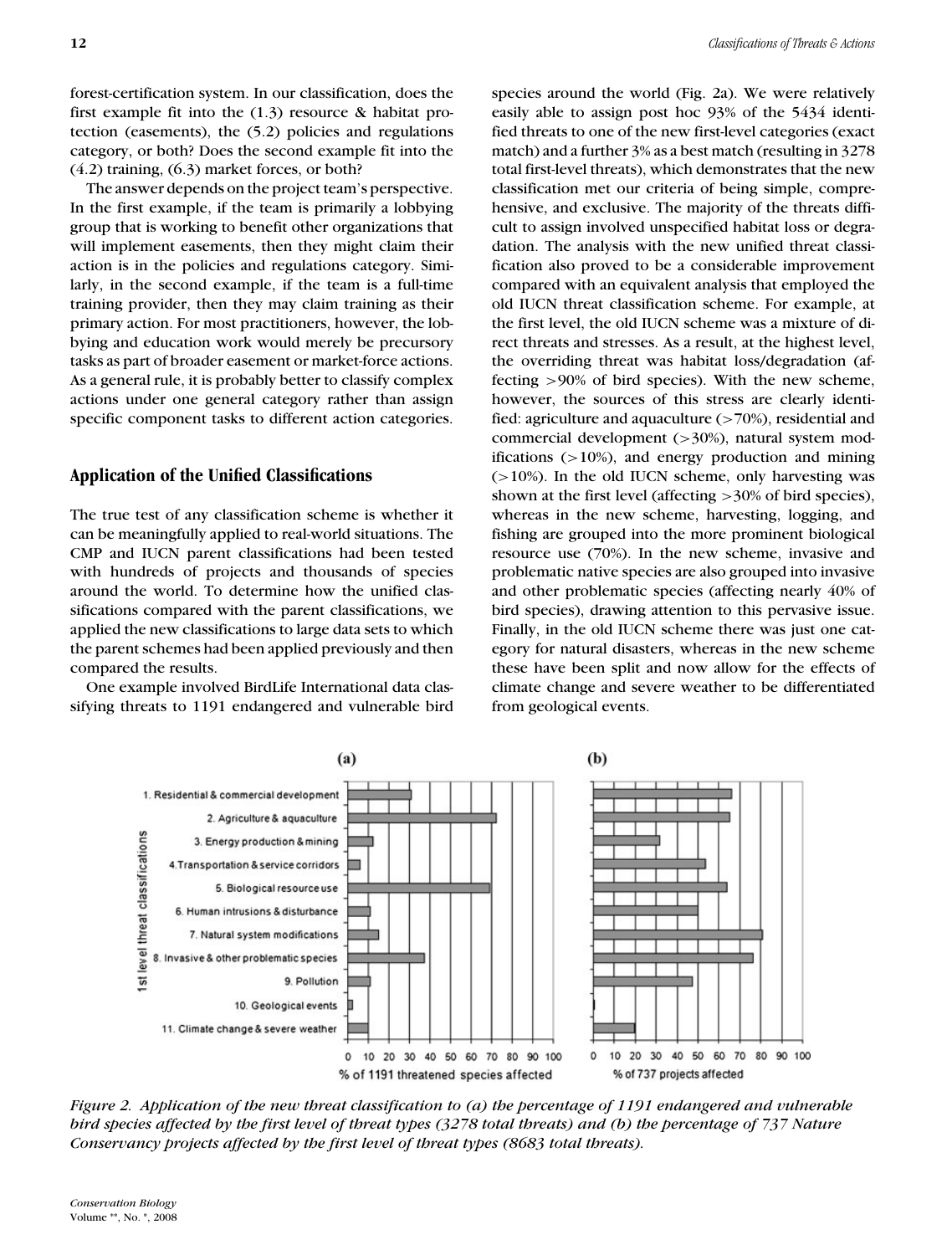

*Figure 3. Application of the new threat and actions classifications to Nature Conservancy projects (a) affected by the second level of threat types (8683 total threats across 737 projects) and (b) that either are using or are planning to use conservation actions across the second level of action types (7043 total actions across 485 projects).*

Another example involved classifying threats (Figs. 2b & 3a) and conservation actions (Fig. 3b) at Nature Conservancy project sites around the world. Here again, we were able to assign post hoc over 90% of the 8683 identified threats across 737 projects reporting threats to the first- and second-level categories. For the actions classification, the post hoc assignment was a bit more challenging. We were able to assign only 66% of the 7043 total actions across 485 projects reporting any actions to one of the new categories. For both threats and actions, the entries that were difficult to assign were those lacking detailed information (e.g., those listing only a general threat of, e.g., forest loss), so they would have been difficult to assign post hoc to any classification scheme. In almost all cases, it did not seem to be a problem with the classification structure itself. Furthermore, the results of these new classifications were at least as informative as similar analyses conducted with the old CMP classification systems.

In addition to our own tests, the unified classifications have also been tested by many other practitioners, including, for example, being applied to assess grants made by fish and wildlife agencies in a number of U.S. states, to examine tiger conservation efforts around the world, and to classify threats and actions in dozens of specific conservation projects. The testers generally reported that the classifications met our criteria of being simple, hierarchical, comprehensive, consistent, expandable, exclusive, and scalable.

# **Next Steps**

These classifications are now under the editorial authority of the IUCN Classification Schemes Working Group of the IUCN Biodiversity Assessments Sub-Committee of the IUCN Species Survival Commission Steering Committee. For data management purposes, it is important to have classifications that are relatively stable. At the same time we obviously need to allow the classifications to develop over time. To this end the current version 1.1 of each classification will now be locked until the end of 2008 (at least at the first and second levels in each classification). It will still be possible to adjust definitions and expositions and to add additional examples at the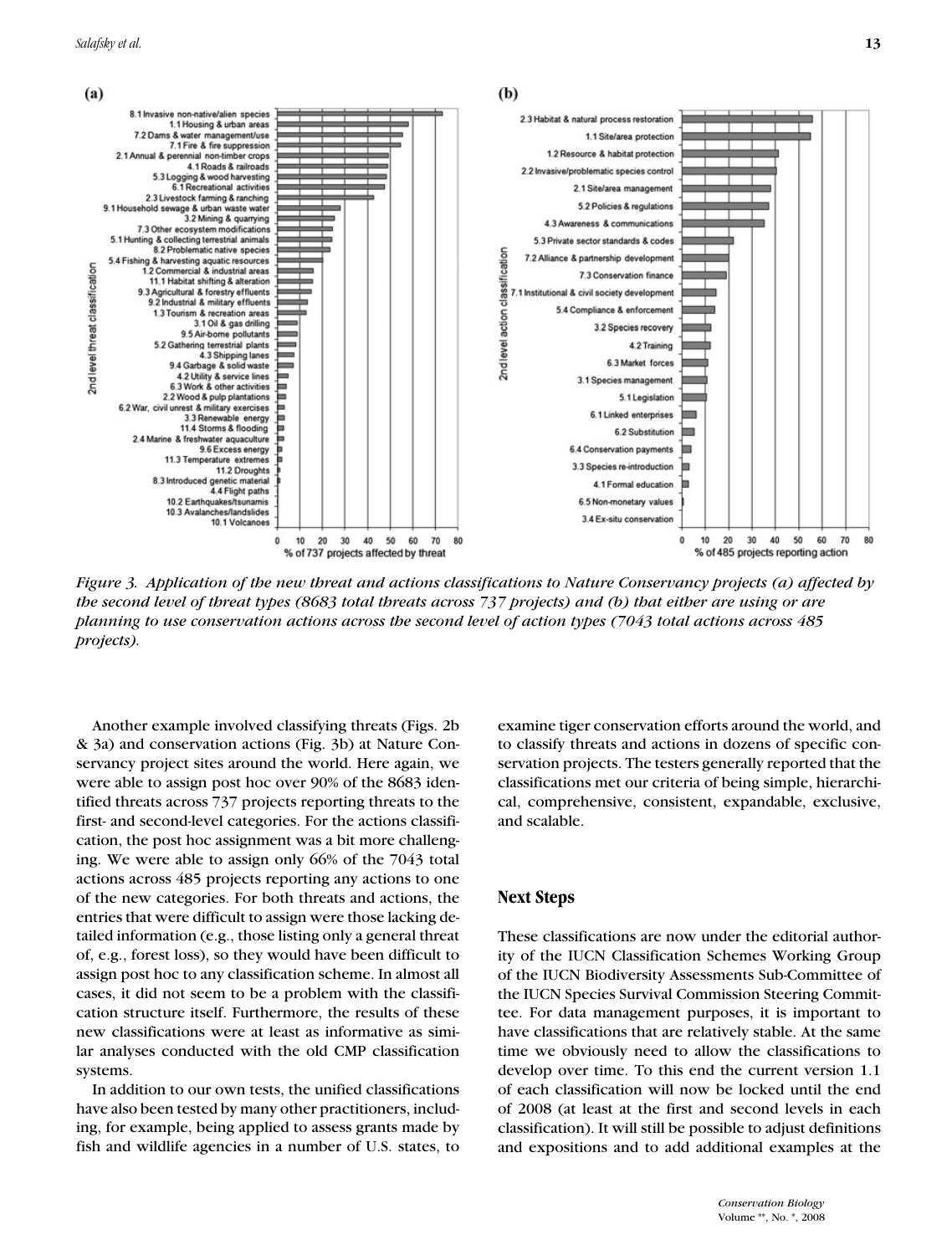third level. If substantial changes are made, they will be released with a new version number (e.g., 1.2). A formal review process will begin in January 2009, culminating in the release of version 2.0. We then anticipate repeating the cycle every 4 years thereafter.

One important next step will be to continue the development of the classifications to try to make them more comprehensive at the third level and beyond. It is not yet clear whether we will be able to create standard classifications at these lower levels, or whether certain user communities will want to develop their own versions. For example, The Nature Conservancy's freshwater and marine networks have both developed expanded lists of third-level threats within the framework of the unified classification, including specific types of dams (e.g., flood control, power generation) and fishing threats (e.g., trawling, long-line fishing) to meet their specific needs. Another key step will be to go beyond classifying threats to developing a standard way of measuring threat magnitude so as to be able to quantify the relative effects of different threats within a project site and to assess change over time (CMP-IUCN 2007). It will also be useful to develop a better classification of contributing factors, although this will be a challenging task.

Perhaps the most important step will be to broadly disseminate these classifications, with a view to wide adoption by the conservation community. We have been working to distribute the classifications to conservation practitioners and organizations and agencies around the world. We are also including them in several conservation planning tools and databases (e.g., Miradi Adaptive Management software, the TNC ConPro Database, BirdLife's World Bird Database, and IUCN's Species Information System). Just as it has become accepted scientific practice to refer to species by their scientific name alongside their common name, we hope that conservationists too will use the classifications of direct threats and actions to describe and report on their work around the world in a standard fashion. As a result practitioners with access to this information will be able to rapidly download information about projects, species, or sites facing similar threats and information about other practitioners using similar actions.

### **Conclusions**

We presented standard classifications for describing threats and conservation actions. We believe these classifications will be useful for practitioners in 3 ways. First, they will help practitioners identify the direct threats occurring at a particular site or affecting a particular species and what actions might be appropriate to counter these threats. For example, as part of their overall project design and implementation work (CMP 2004), a project team can scan these classifications and see if they recognize any threats that they may be overlooking in their analysis of the conditions at their site, or any actions that they might use.

Second, they will enable managers and decision makers to tally the frequency of threats or actions across projects at various organizational or spatial scales to help set priorities and allocate resources. They will also allow researchers to combine threats and action summaries with other information for more detailed analyses of conservation situations and solutions. For example, it would not have been possible to create Figs. 2 and 3 without these classifications.

Third and most important is that they will facilitate cross-project learning by allowing practitioners to precisely describe the chains linking targets, threats, contributing factors, and actions—their project-specific versions of the general chain in Fig. 1. These chains can then be shared through common databases of conservation practice, thus enabling practitioners to share and compare experiences more readily, ultimately leading to the development of a more systematic science of biodiversity conservation.

# **Acknowledgments**

We thank the many people who have helped develop, review, and test these and previous versions of these classifications, in particular J. Baillie, T. Boucher, D. Braun, J. Chanson, S. Christansen, J. Cordeiro, W. Darwall, J. Ervin, D. Faber-Langendoen, E. Fleishman, G. Hammerson, E. Kennedy, G. Mace, R. Margoluis, K. Maybury, J. Nichols, W. Ostlie, K. Redford, J. Robinson, D. Schweitzer, K. Smith, S. Stuart, T. Tear, and A. Tomaino. We also thank 3 anonymous reviewers.

#### **Literature Cited**

- CMP (Conservation Measures Partnership). 2004. The open standards for the practice of conservation. CMP, Washington, D.C. Available from www.conservationmeasures.org (accessed October 2007).
- CMP (Conservation Measures Partnership). 2005. Taxonomies of direct threats and conservation actions. CMP, Washington, D.C.
- CMP-IUCN (Conservation Measures Partnership–International Union for the Conservation of Nature). 2007. Measuring threat magnitude: a comparison of existing systems and a proposal for a standard system. Working paper. CMP, Washington, D.C. and IUCN, Gland, Switzerland.
- EPA (U.S. Environmental Protection Agency). 1998. Guidelines for ecological risk assessment. EPA/630/R-95/002F EPA, Washington, D.C.
- IUCN (World Conservation Union). 2005*a*. Threats authority file. Version 2.1. IUCN Species Survival Commission, Cambridge, United Kingdom. Available from http://iucn.org/webfiles/doc/SSC/ RedList/AuthorityF/threats.rtf (accessed October 2007).
- IUCN (World Conservation Union). 2005*b*. Conservation actions authority file. Version 1.0. IUCN Species Survival Commission, Cambridge, United Kingdom. Available from http://iucn.org/webfiles/ doc/SSC/RedList/AuthorityF/consactions.rtf (accessed October 2007).